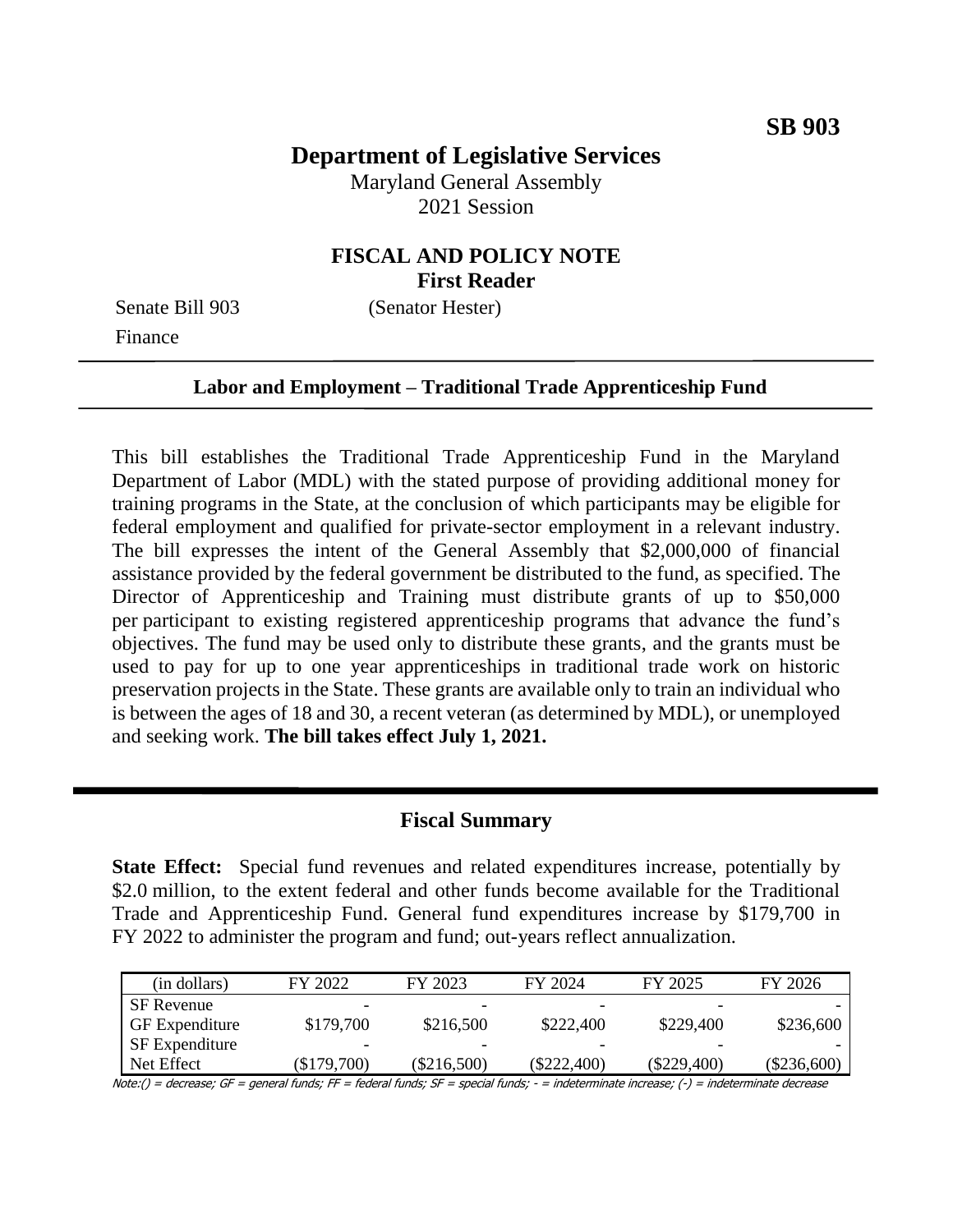**Local Effect:** None.

**Small Business Effect:** Potential meaningful.

## **Analysis**

**Bill Summary:** The bill defines a "traditional trade" as a trade essential to historic preservation or maintenance, including masonry, frame and finish carpentry, historic trail work, roofing, monument restoration, and painting.

The fund consists of (1) financial assistance provided to the State by the federal government for the program; (2) money appropriated in the State budget to the fund; and (3) any other money from any other source accepted for the benefit of the fund.

**Current Law:** For an overview of apprenticeship programs in Maryland, including details about registered apprenticeship programs, please see the **Appendix – Apprenticeship**.

### **State Fiscal Effect:**

## *Traditional Trade and Apprenticeship Fund Revenues and Expenditures*

The State has received a significant amount of federal aid in response to the COVID-19 pandemic through the federal Coronavirus Aid, Relief, and Economic Security Act; the Families First Coronavirus Response Act; and the Consolidated Appropriations Act of 2021. In addition, the American Rescue Plan (ARP) Act of 2021, signed into law in March 2021, provides significant funding to states to mitigate the fiscal and economic effects stemming from the public health emergency with respect to COVID-19. A preliminary estimate of the funding available to Maryland under this provision is approximately \$3.9 billion. For an overview of the effects of COVID-19, including previous federal legislation and federal funding for Maryland to address COVID-19, see the **Appendix – COVID-19**.

Overall federal fund expenditures are unaffected, but the bill potentially alters and limits the purposes for which up to \$2.0 million in federal funds are used. The bill's intent language, however, is not a mandate, and any funding would be discretionary. Therefore, federal fund expenditures for the Traditional Trade and Apprenticeship Fund materialize only to the extent those federal funds are directed to the fund consistent with the bill's statement of intent. MDL indicates that it is unaware of federal funds available for this purpose, and the Department of Legislative Services (DLS) further notes that the ARP Act does not specify traditional trade apprenticeships as an eligible expense for State relief funds, although it may be allowable under the Act's broad authorization.

SB 903/ Page 2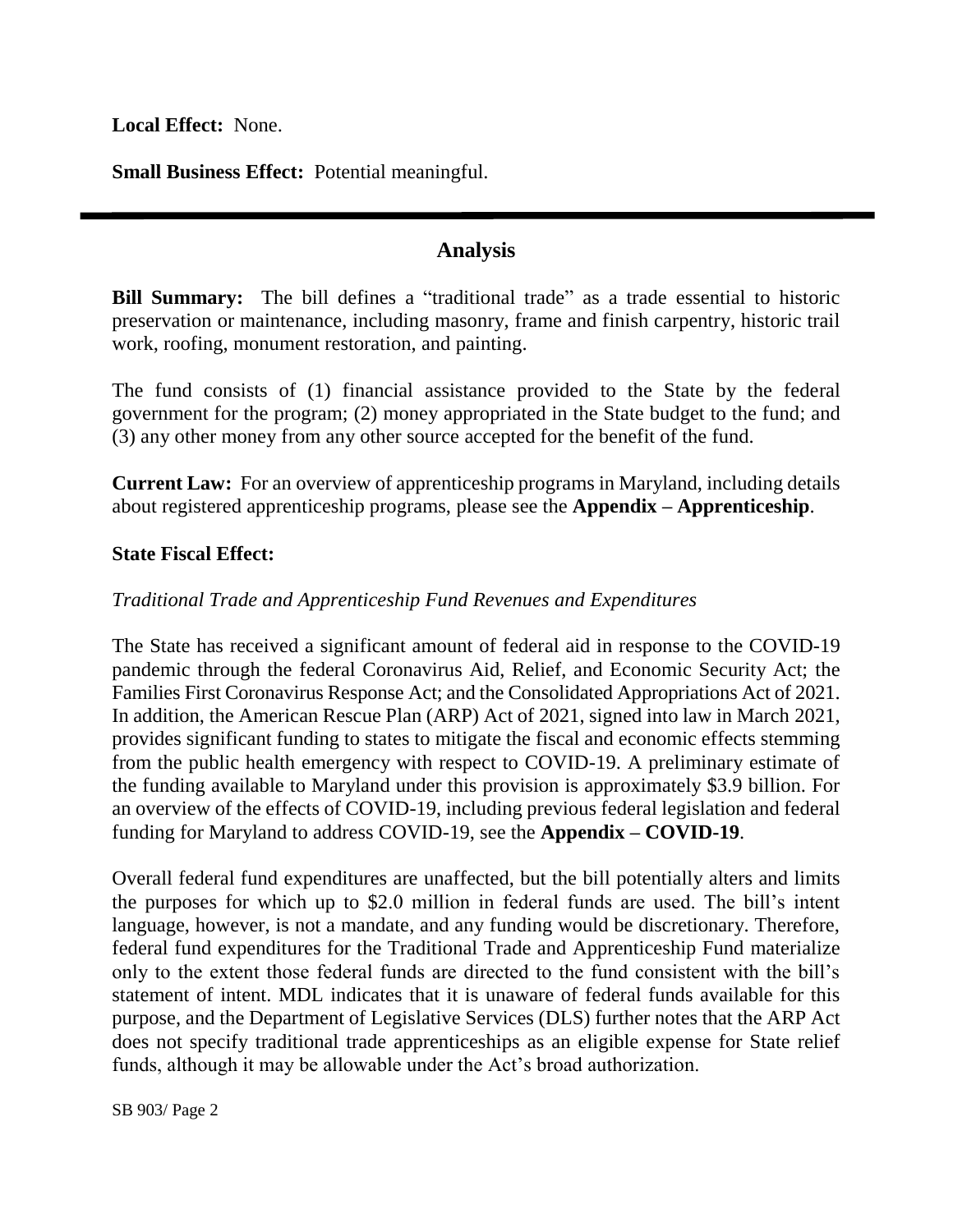As a nonlapsing special fund, the Traditional Trade and Apprenticeship Fund may carry over monies not expended from one year to the next. Thus, while revenues likely accrue to the fund in fiscal 2022 (to the extent the federal financial assistance is made available for this purpose) with limited (to no) additional revenues in subsequent years, special fund expenditures may be made over several years. However, expenditures may only be made to distribute grants to existing programs – at up to \$50,000 per participant. *For illustrative purposes only*, the \$2.0 million of intended federal funding could cover 40 grants at the maximum award per participant.

### *Maryland Department of Labor General Fund Expenditures*

As the bill specifies that the fund may be used only to award grants, it is not available to pay for the administrative costs related to the apprenticeship grants. Therefore, general fund expenditures increase by \$179,742 to ensure the grants program can be administered beginning in fiscal 2022, which accounts for a 90-day start-up delay from the bill's July 1, 2021 effective date. This estimate reflects the cost of hiring one apprenticeship project manager to set up and oversee grant activities relating to the fund and one apprenticeship navigator to provide technical assistance and support to the sponsors and participants. MDL advises that two apprenticeship navigators are required to provide technical assistance; however, given the limited level of funding and number of grants likely to be distributed from the fund, DLS advises that only one apprenticeship navigator is needed. The estimate includes salaries, fringe benefits, one-time start-up costs, and ongoing operating expenses. It also includes additional funds to reimburse the federal government for incidental time spent assisting the program by federally funded positions within MDL's Division of Workforce Development and Adult Learning.

| <b>Positions</b>                    | 2.0       |
|-------------------------------------|-----------|
| Salaries and Fringe Benefits        | \$149,829 |
| <b>Federal Reimbursements</b>       | 18.750    |
| <b>Other Operating Expenses</b>     | 11,163    |
| FY 2022 Administrative Expenditures | \$179,742 |

Future year expenditures reflect full salaries with annual increases and ongoing operating expenses.

**Small Business Effect:** Small businesses wishing to hire registered apprentices for historic preservation work may benefit from additional apprenticeships provided by grants under the bill.

SB 903/ Page 3 **Additional Comments:** MDL advises that most federal workforce development grant opportunities, including formula and discretionary funds, do not allow funds to pay for on-the-job training for up to a one-year period. This potentially conflicts with the bill's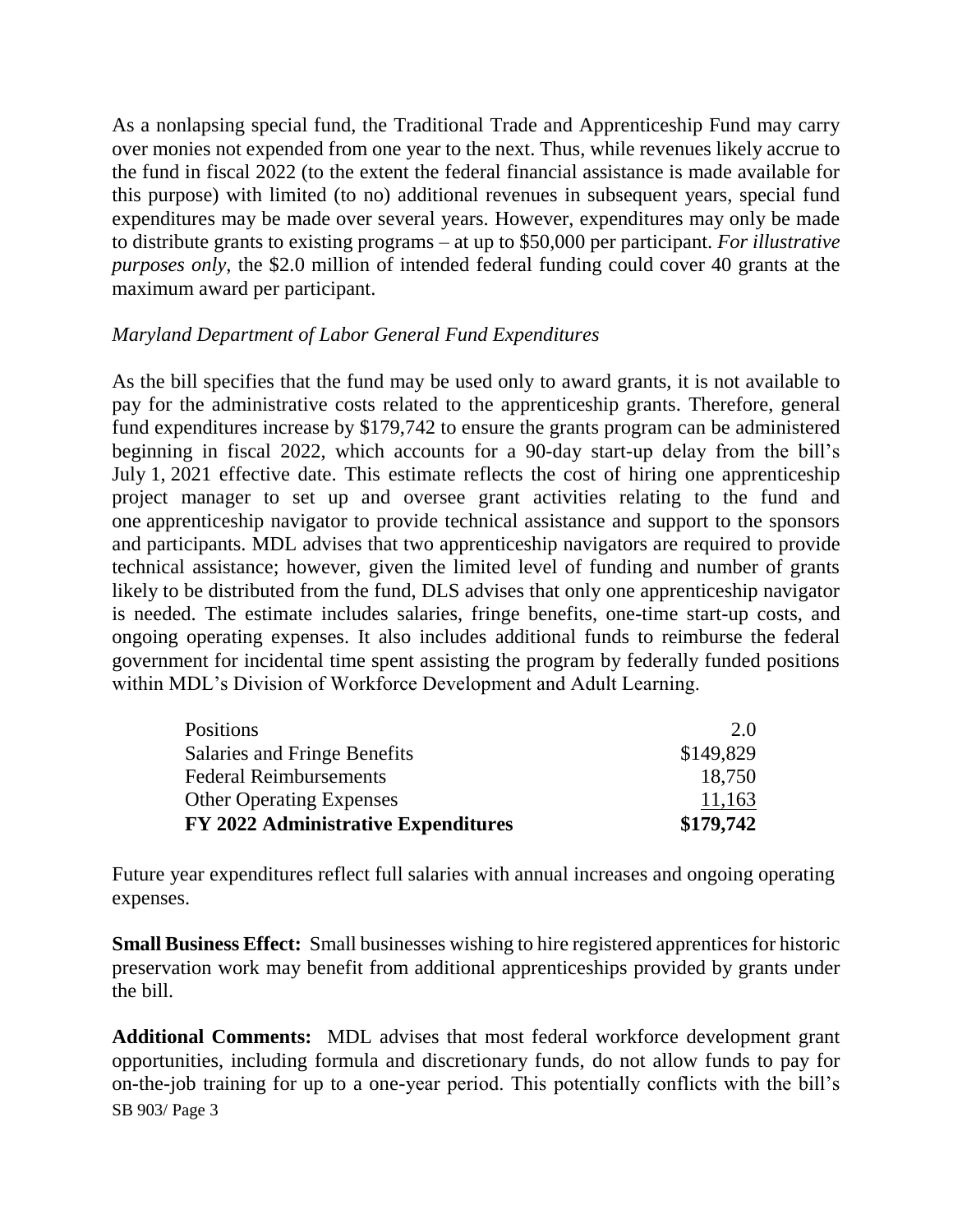language, which *requires* funds be used to pay for up to one year paid apprenticeships. Additionally, MDL advises that none of the existing registered apprenticeship opportunities that qualify as "traditional trades" under the bill have registered apprenticeships that last one year or less. A registered apprenticeship is generally a longer term training model that may occur over a three- to four-year period of time.

## **Additional Information**

**Prior Introductions:** None.

**Designated Cross File:** None.

**Information Source(s):** Department of Budget and Management; Maryland Department of Labor; Department of Legislative Services

**Fiscal Note History:** First Reader - March 16, 2021 rh/mcr

Analysis by: Michael E. Sousane Direct Inquiries to:

(410) 946-5510 (301) 970-5510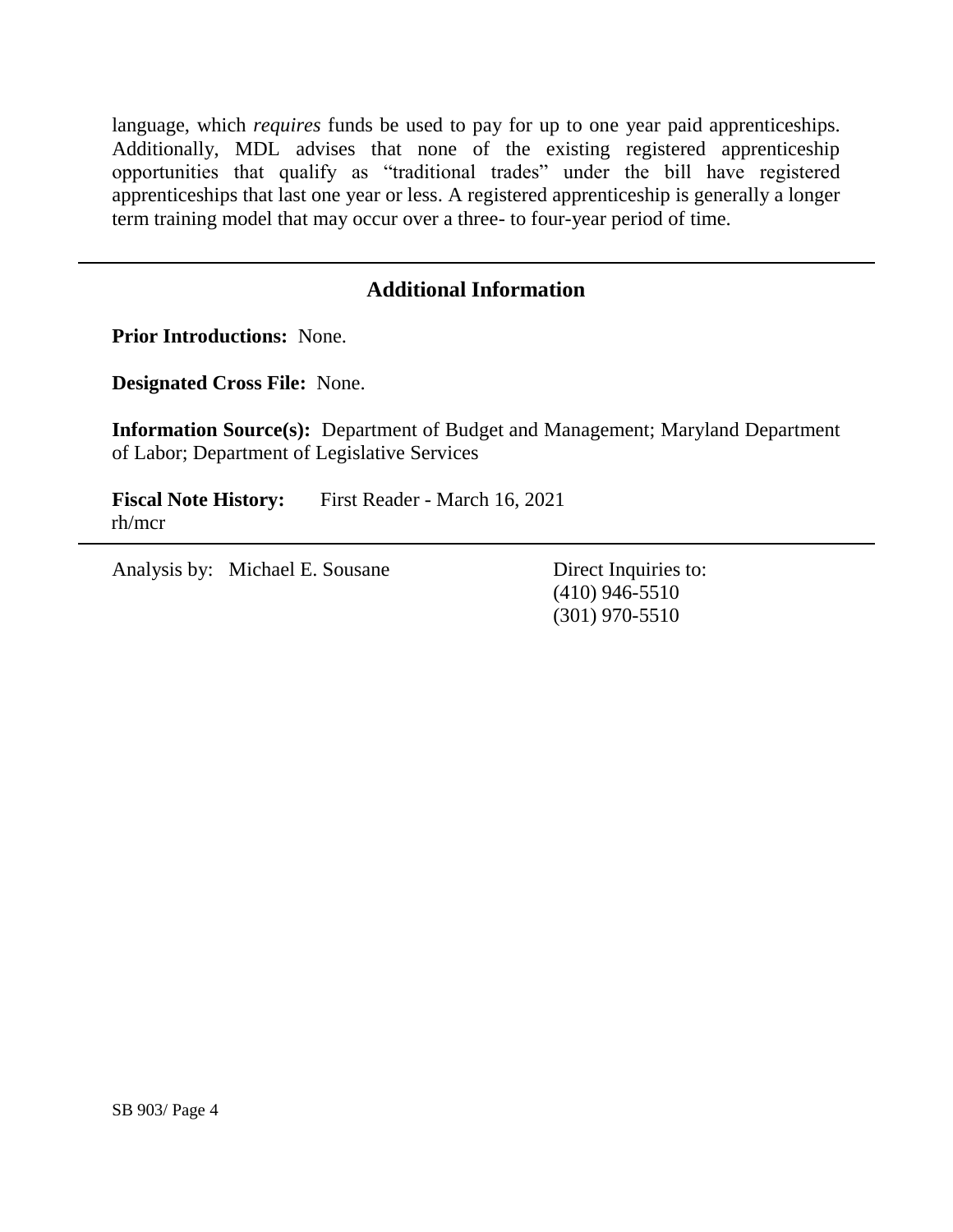Generally, apprenticeship is a voluntary, industry-sponsored system that prepares individuals for occupations typically requiring high-level skills and related technical knowledge. Apprenticeships are sponsored by one or more employers and may be administered solely by the employer or jointly by management and labor groups. An apprentice receives supervised, structured, on-the-job training under the direction of a skilled journeyperson and related technical instruction in a specific occupation. Apprenticeships are designed to meet the workforce needs of the program sponsor. Many industry sponsors use apprenticeship as a method to train employees in the knowledge necessary to become a skilled worker. This also means the number of apprenticeships available is dependent on the current workforce needs of the industry and the capacity and willingness of employers to supervise them.

Apprenticeships are available to individuals age 16 and older; an employer, however, may set a higher entry age. By law, individuals must be age 18 to apprentice in hazardous occupations. Apprenticeships last from one to six years, although most are three to four years, and involve a minimum of 144 hours of classroom instruction per year and at least 2,000 hours per year of on-the-job training. A national apprenticeship and training program was established in federal law in 1937 with the passage of the National Apprenticeship Act, also known as the Fitzgerald Act. The purpose of the Act was to promote national standards of apprenticeship and to safeguard the welfare of apprentice workers.

Along with [24 other states and the District of Columbia,](https://www.dol.gov/agencies/eta/apprenticeship/contact) Maryland has chosen to operate its own apprenticeship programs under the federal law. The Division of Workforce Development and Adult Learning (DWDAL) within the Maryland Department of Labor is responsible for the daily oversight of State apprenticeship programs. More specifically, DWDAL approves new apprenticeship programs, changes to current programs, and compliance with State and federal requirements. The approval process involves assessing the appropriateness of an apprenticeship program in a proposed industry, the education that will be provided to the apprentice, the current staffing level of the entity proposing the program to determine whether adequate supervision can be provided, recruitment and retention efforts, and the overall operations of the entity. The Maryland Apprenticeship and Training Council serves in an advisory role for legislation and regulations, recommending changes to update apprenticeship laws.

As of December 2019, there were 10,442 apprentices registered, and there were 3,781 participating employers and 162 program sponsors. During calendar 2019, the State added 17 new apprenticeship programs and reactivated 2 apprenticeship programs. Since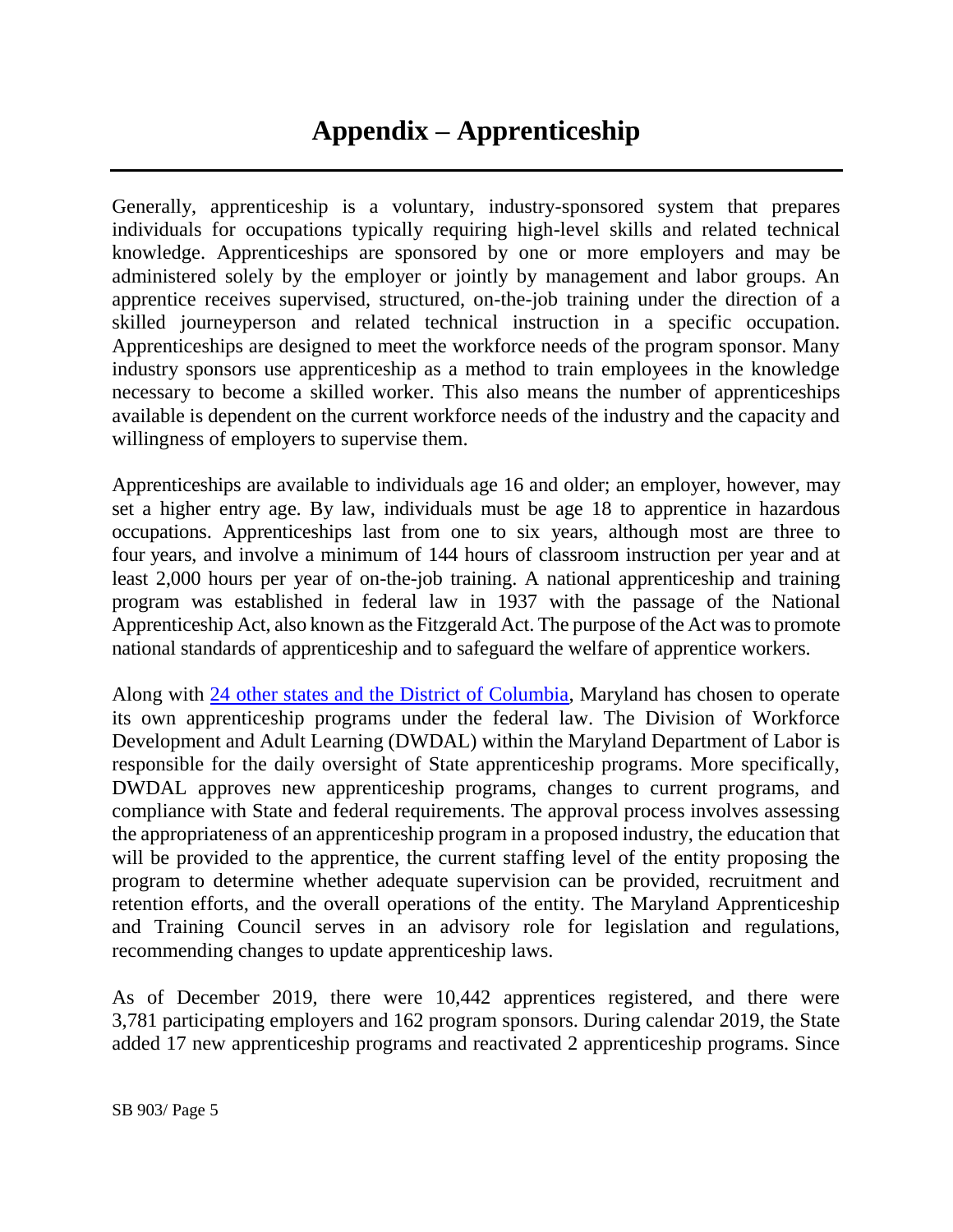2016, 77 new apprenticeship sponsors have been registered, 26 sponsors were reactivated, and nearly 200 sponsor reviews have been conducted.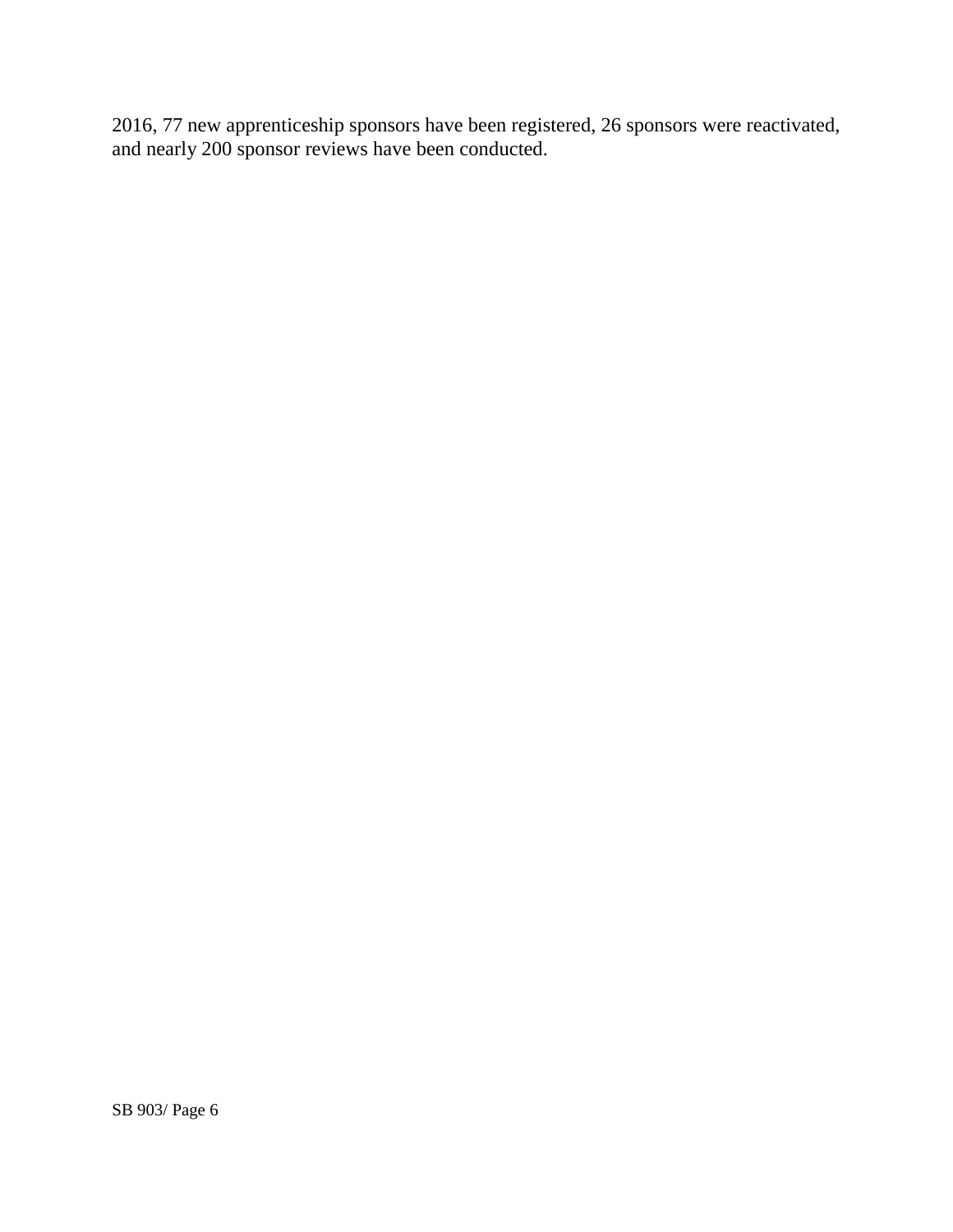In December 2019, a novel strain of coronavirus known as severe acute respiratory syndrome coronavirus 2 emerged in Wuhan, China. Coronavirus disease (COVID-19) is an infectious disease caused by this virus. As the number of cases spread globally by March 2020, the World Health Organization declared COVID-19 a pandemic.

## *Testing, Cases, and Deaths in Maryland*

Maryland's first three confirmed cases of COVID-19 were recorded on March 6, 2020, with the first two deaths occurring March 16, 2020. As of January 27, 2021, Maryland reported a total of 346,559 confirmed cases, 31,468 individuals ever hospitalized, and 6,821 confirmed deaths. The jurisdictions with the highest number of cases have been Prince George's, Montgomery, and Baltimore counties and Baltimore City. Statewide, 8.4% of cases (28,954) and 45.9% of COVID-19 deaths (3,130) occurred in congregate living settings (*i.e.*, nursing homes, assisted living, and group homes). Updated data on COVID-19 in Maryland is available on the Maryland Department of Health (MDH) dashboard: [https://coronavirus.maryland.gov.](https://coronavirus.maryland.gov/)

### *Vaccines*

In December 2020, the U.S. Food and Drug Administration approved both Pfizer-BioNTech and Moderna's COVID-19 vaccines for emergency use. Due to limited quantities, distribution began with priority groups as determined by states. Maryland began distribution in January 2021 with Phase 1A, which includes health care workers, residents and staff of nursing homes, first responders, public safety, corrections staff, and front-line Judiciary staff. Phase 1B began January 18, 2021, and includes residents of assisted living facilities and other congregate settings, adults age 75 and older, staff of K-12 schools and child care facilities, high-risk incarcerated individuals, and those involved in continuity of government. As of January 27, 2020, the State is in Phase 1C, which includes adults aged 65 and older, additional public safety and public health workers, and essential workers in food/agriculture, manufacturing, public transit, and the postal service. Phase 2 will include individuals aged 16 to 64 at increased risk of severe illness, incarcerated adults, and remaining essential workers. Phase 3 will include the general public. As of January 27, 2021, 852,625 doses of the vaccine have been distributed, and 419,579 doses have been administered (363,282 first doses and 56,297 second doses). Updated data is available on the MDH dashboard: [coronavirus.maryland.gov/#Vaccine.](https://coronavirus.maryland.gov/#Vaccine)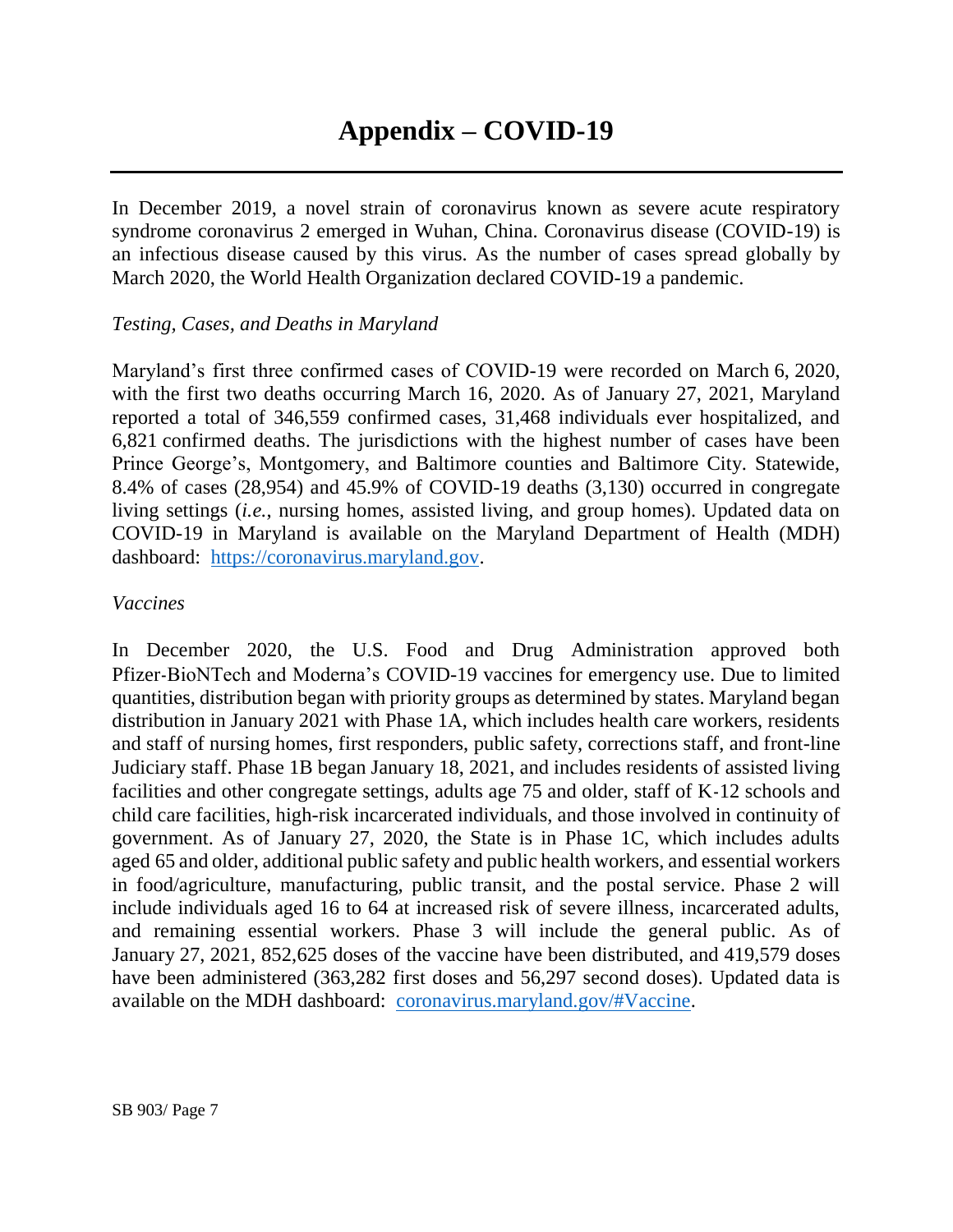## *Declaration of a State of Emergency and Initial Executive Orders*

On March 5, 2020, Governor Lawrence J. Hogan, Jr. declared a state of emergency and the existence of a catastrophic health emergency to deploy resources and implement the emergency powers of the Governor to control and prevent the spread of COVID-19. The declaration, which has been renewed several times (most recently January 21, 2021), initiated a series of executive actions, including moving the Maryland Emergency Management Agency to its highest activation level, activating the National Guard, and closing all public schools. The Governor then ordered the closure of in-house dining at bars and restaurants and banned mass gatherings of more than 50 people. This action was followed by a more extensive stay-at-home order on March 30, 2020, requiring closure of all nonessential businesses. This order remained in effect until May 15, 2020.

## *Emergency Legislation*

Chapters 13 and 14 of 2020 (the COVID-19 Public Health Emergency Protection Act of 2020) authorized the Governor, for the duration of the emergency, to take actions relating to health insurance, Medicaid, retailer profits, employer actions, and personnel at State health care facilities as a result of the state of emergency and catastrophic health emergency. The Acts also authorize the Secretary of Labor to determine certain individuals eligible for unemployment insurance (UI) benefits due to COVID-19. The Acts terminate April 30, 2021.

## *Subsequent Executive Orders and Advisories*

Since March 2020, the Governor has issued numerous executive orders relating to COVID-19, including (1) closing Maryland ports and harbors to passenger vessels; (2) expanding child care access; (3) expanding the scope of practice for health care practitioners, activating the Maryland Responds Medical Reserve Corps, controlling and restricting elective medical procedures, closing adult day care centers, and providing additional health care regulatory flexibility; (4) augmenting emergency medical services; (5) prohibiting price gouging; (6) fast tracking lab testing processes; (7) authorizing expanded telehealth services; (8) delegating authority to local health officials to control and close unsafe facilities; (9) extending certain licenses, permits, and registrations; (10) authorizing remote notarizations; (11) prohibiting evictions of tenants suffering substantial loss of income due to COVID-19, additionally prohibiting certain repossessions, restricting initiation of residential mortgage foreclosures, and prohibiting commercial evictions; (12) regulating certain businesses and facilities and generally requiring the use of face coverings; (13) establishing alternate health care sites and authorizing regulation of patient care space in health care facilities; and (14) implementing alterative correctional detention and supervision.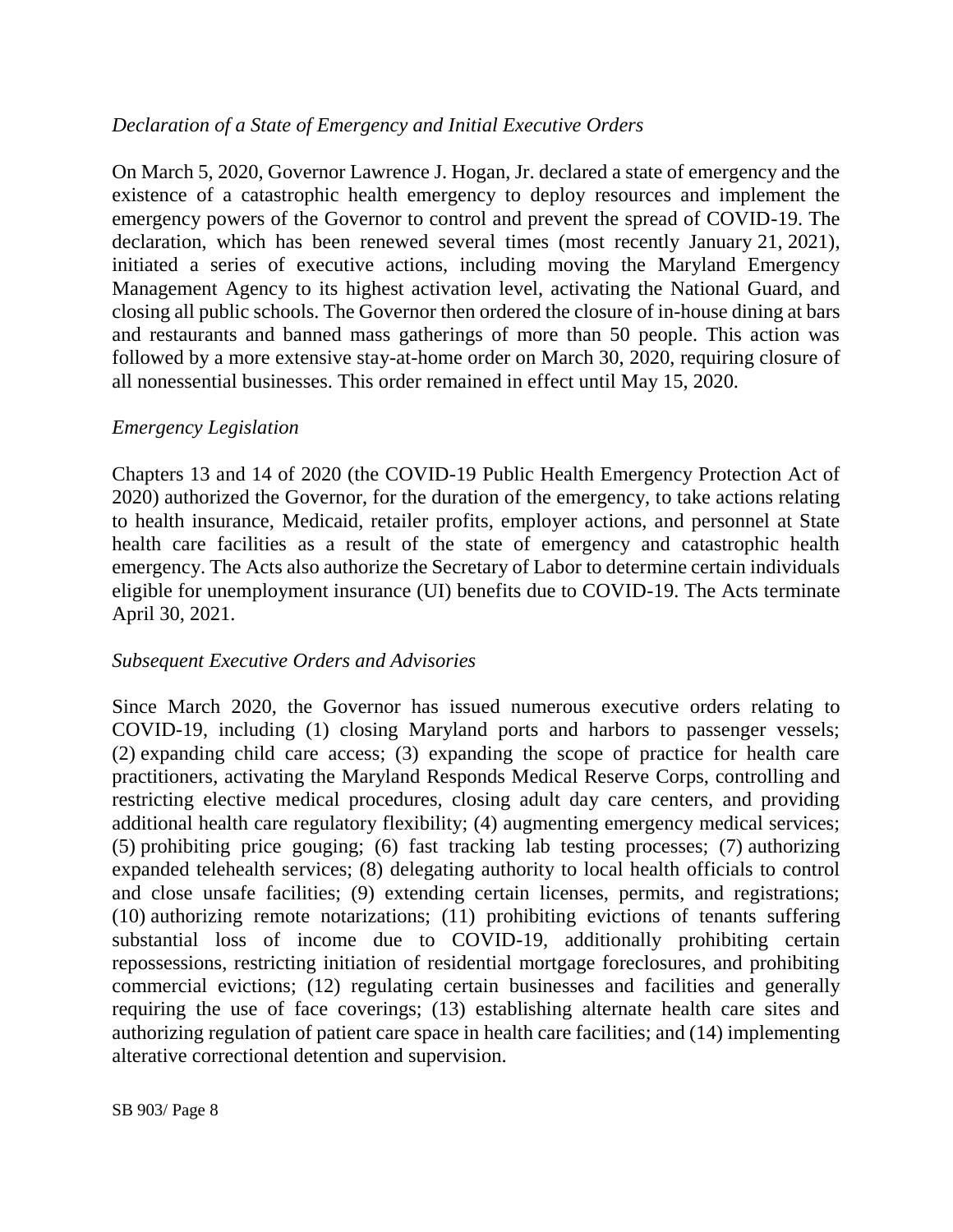## *Federal Legislation Regarding COVID-19*

Five federal emergency bills have been enacted to address the COVID-19 pandemic:

- the **Coronavirus Preparedness and Response Supplemental Appropriations**  Act, which provided \$8.3 billion in emergency funds for federal agencies (including \$950 million through the U.S. Centers for Disease Control and Prevention for state and local response);
- the **Families First Coronavirus Response Act,** which addressed emergency family and medical leave and paid sick leave, specified insurance coverage of COVID-19 testing, and provided additional funding for nutrition assistance programs and unemployment benefits;
- the **Coronavirus Aid, Relief, and Economic Security (CARES) Act**, which included a Coronavirus Relief Fund for state and local governments; an Education Stabilization Fund for states, school districts, and institutions of higher education; a Disaster Relief Fund for state and local governments; additional funding for public health agencies to prevent, prepare for, and respond to COVID-19; funding for transit systems; an expansion and extension of eligibility for UI benefits, and additional temporary unemployment compensation of \$600 per week; \$349 billion for the establishment of the Paycheck Protection Program (PPP); a \$500 billion lending fund for businesses, cities, and states; and Economic Impact Payments to American households of up to \$1,200 per adult and \$500 per child;
- the **Paycheck Protection Program and Health Care Enhancement Act**, which provided an additional \$310 billion to PPP, \$75 billion for health care providers, \$60 billion for small business disaster loans, and \$25 billion for increased testing capacity; and
- the **Consolidated Appropriations Act, 2021, and Other Extensions Act**, which included \$908 billion in relief, including another \$284 billion for PPP, \$82 billion for schools, \$45 billion for transportation, \$25 billion in emergency assistance to renters, \$20 billion for vaccine distribution, \$13 billion for a major expansion in Supplemental Nutrition Assistance benefits, \$13 billion for agriculture and rural programs, \$10 billion for child care assistance, extended federal unemployment benefits of up to \$300 per week, extended the federal moratorium on evictions through January 31, 2021, and provided a second stimulus payment of up to \$600 per person.